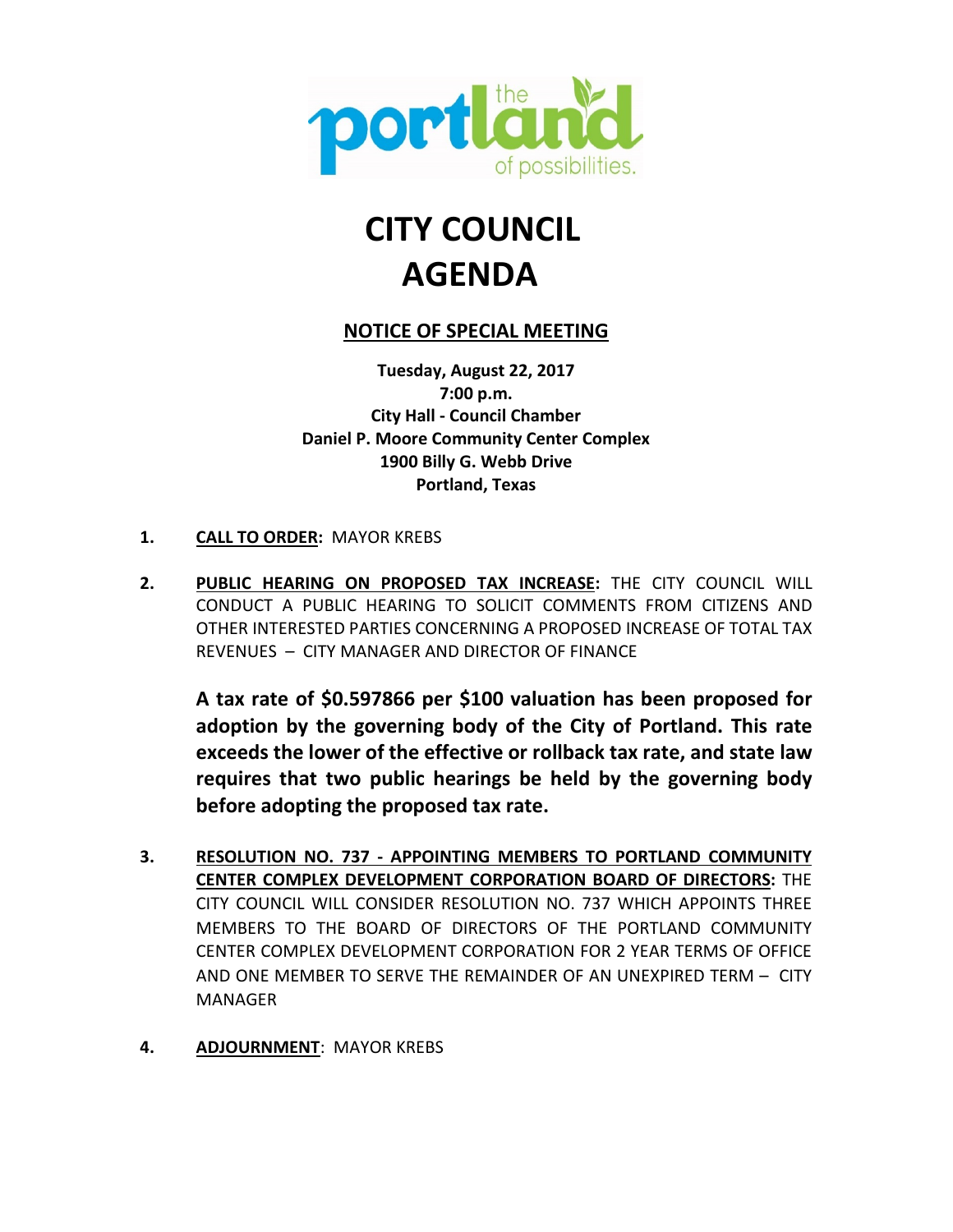#### **NOTICE OF ASSISTANCE**

If you plan to attend this public meeting and you have a disability that requires special arrangements to be made, please contact City Secretary Annette Hall (361-777-4513 or annette.hall@portlandtx.com) in advance of the meeting. Reasonable accommodations will be made to facilitate your participation. City Hall is wheelchair accessible and specially marked parking spaces are located in front of its entrance.

#### **BRAILLE IS NOT AVAILABLE**

Posted: August 18, 2017 by 5 p.m. By: Portland City Hall **Annette Hall** Annette Hall

City Secretary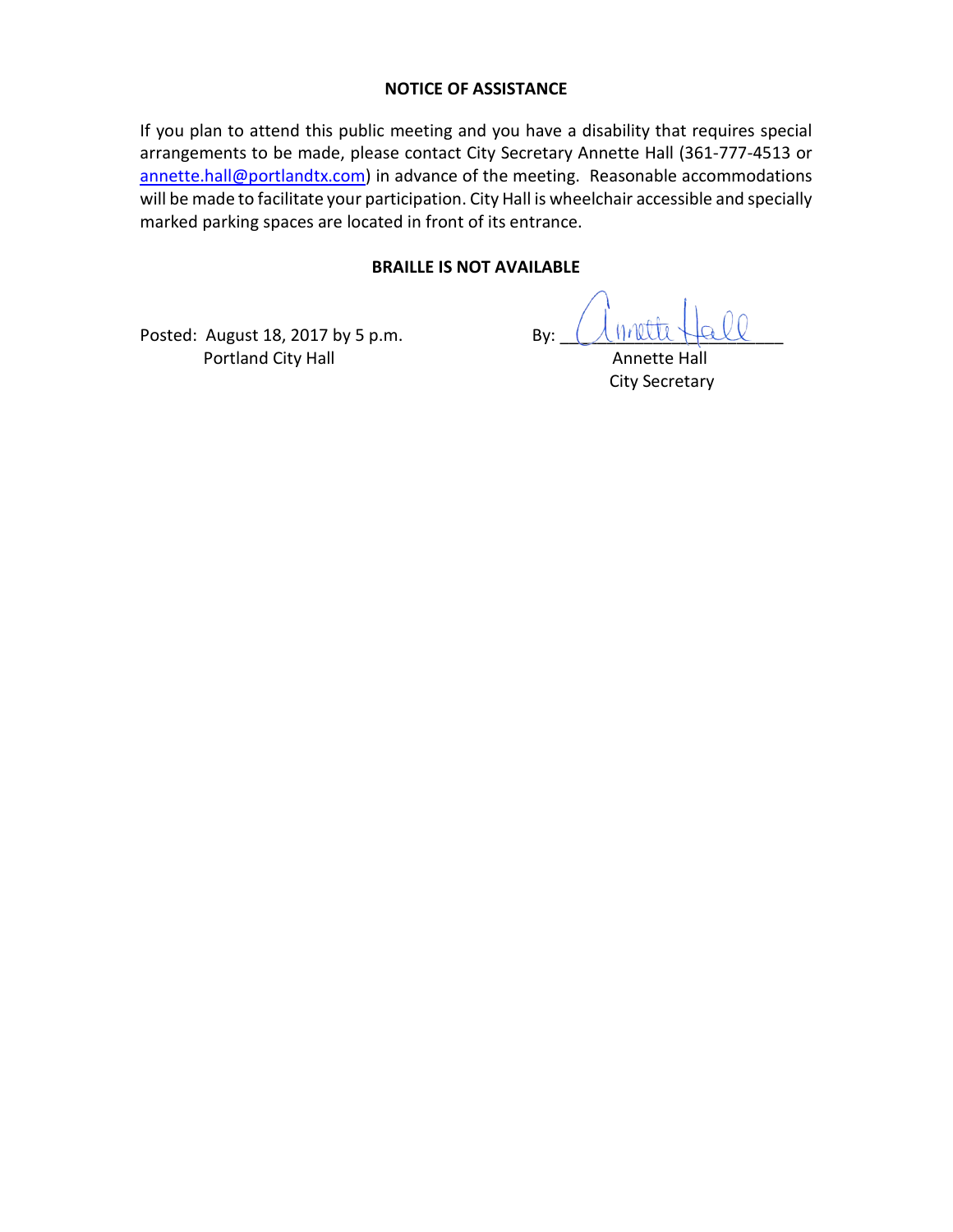

**CITY COUNCIL ACTION ITEM**

# **AGENDA TITLE RESOLUTION NO. 737 - APPOINTING MEMBERS TO PORTLAND COMMUNITY CENTER COMPLEX DEVELOPMENT CORPORATION BOARD OF DIRECTORS:**  THE CITY COUNCIL WILL CONSIDER RESOLUTION NO. 737 WHICH APPOINTS THREE MEMBERS TO THE BOARD OF DIRECTORS OF THE PORTLAND COMMUNITY CENTER COMPLEX DEVELOPMENT CORPORATION FOR 2 YEAR TERMS OF OFFICE AND ONE MEMBER TO SERVE THE REMAINDER OF AN UNEXPIRED TERM. **MEETING DATE** 8/22/2017 **DEPARTMENT** Administration **SUBMITTED BY** Randy Wright, City Manager

#### **EXECUTIVE SUMMARY**

The Portland Community Center Complex Development Corporation is a City Councilappointed board that has oversight responsibility for Type B Sales Tax revenue. This Board is made up of four City Council members and three citizens that are not Council members.

#### **PRIOR ACTIONS OR REVIEWS**

N/A

#### **DETAILS / STAFF ANALYSIS**

The Portland Community Center Complex Development Corporation (PCCCDC) is responsible for the oversight of the Portland Community Center Complex. This oversight gives the Board the authority to finance, develop, construct, maintain, and operate the Portland Community Center Complex.

The operations of the Community Center Complex are funded in part by a one-half cent sales tax levied on all taxable sales. The purpose of the Type B sales tax revenue is to fund economic development projects. The election held to authorize this tax provided for a variety of improvements to the City including the creation of the Portland Community Center Complex, the building of Fire Station No. 2, and the expansion of the Bell-Whittington Public Library.

Board members are appointed in alternate years for two-year terms. On July 28, 2016, Resolution No. 721 approved the reappointment of four board members with a term expiring of May 31, 2017. The current composition is as follows: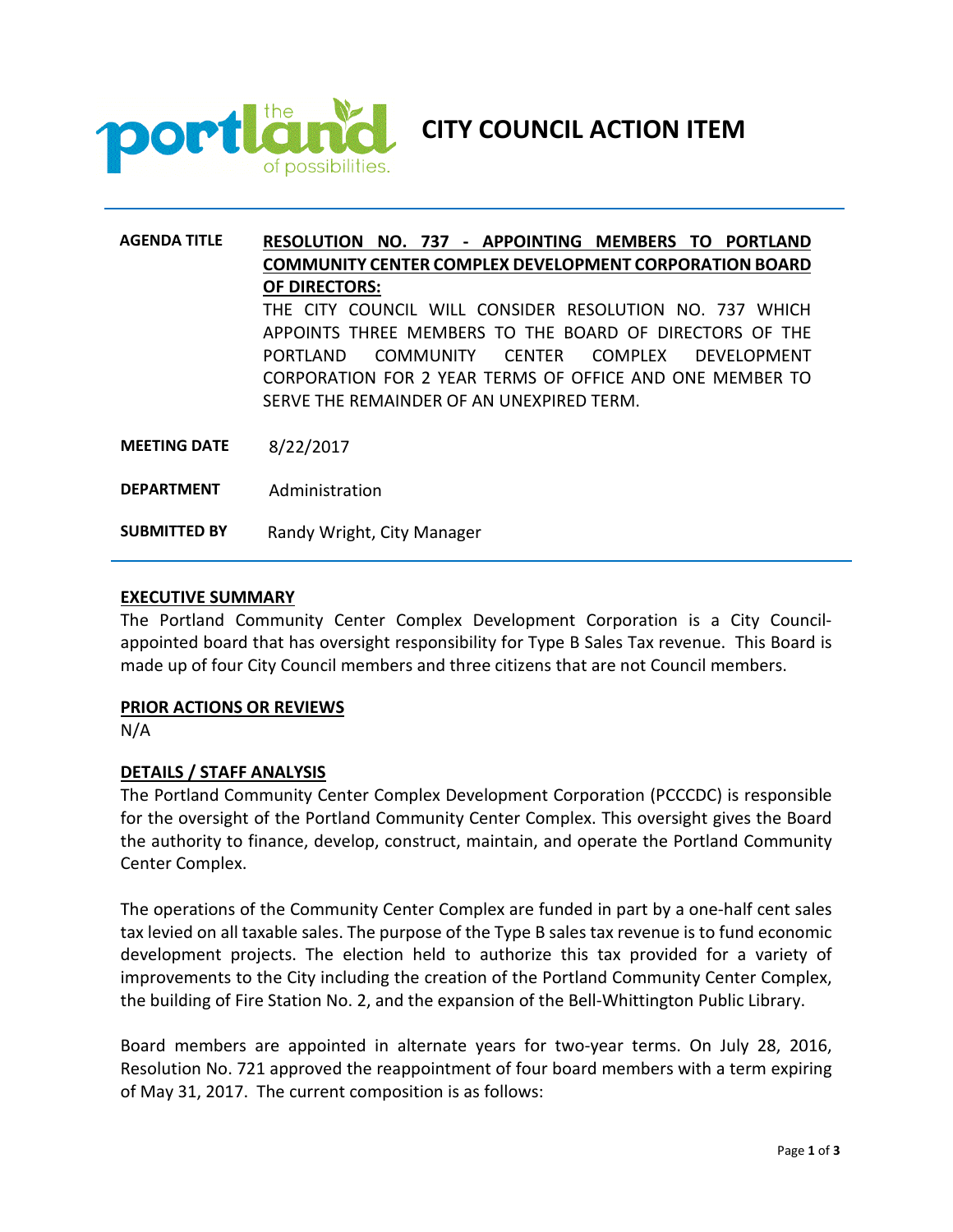| <b>Portland Community Center Complex Development Corporation</b><br><b>Board of Directors</b> |                                   |                          |                                     |
|-----------------------------------------------------------------------------------------------|-----------------------------------|--------------------------|-------------------------------------|
| Class of '17                                                                                  | <b>Tenure on Board</b>            | <b>Appointment</b><br>Up | <u>Corporate</u><br><b>Officers</b> |
| David Krebs                                                                                   | Board Member Since August 4, 1998 | May-17                   | President                           |
| Peter Davidson                                                                                | Appointed January 3, 2008         | May-17                   | Vice President                      |
| John Green                                                                                    | Appointed January 3, 2008         | May-17                   | Secretary                           |
|                                                                                               |                                   |                          |                                     |
| Class of '18                                                                                  | <b>Tenure on Board</b>            | <b>Appointment</b><br>Up | Corporate<br><b>Officers</b>        |
| Teri Owen                                                                                     | Appointed August 2, 2016          | May-18                   |                                     |
| Kenneth Mills                                                                                 | Appointed August 2, 2016          | May-18                   |                                     |
| <b>Gary Moore</b>                                                                             | Appointed August 1, 2006          | May-18                   |                                     |
| Cathy Skurow                                                                                  | Appointed June 2, 2015            | May-18                   |                                     |
|                                                                                               |                                   |                          |                                     |
| Randy Wright                                                                                  | <b>Executive Director</b>         |                          |                                     |
| <b>Katie Griffin</b>                                                                          | Treasurer                         |                          |                                     |

Member Kenneth Mills has moved away from Portland and resigned his position. The City Council must appoint replacement for Mr. Mills to serve his unexpired term.

The PCCCDC Board usually meets once a year to approve the budget. The Board last met August 18, 2015 to elect officers, approve the budget and to discuss the Community Center building repairs.

#### **ALTERNATIVES CONSIDERED**

N/A

## **FINANCIAL IMPACT**

The Portland Community Center Complex Board oversees the financial affairs of the Portland Community Center Complex Corporation. The reappointment of board members is required by the Articles of Incorporation. More importantly, appointing members who are involved in the community and who have been involved in the PCCCDC helps maintain continuity in the Board's mission.

#### **ATTACHMENTS**

• Resolution No. 737

#### **RECOMMENDED ACTION**

Motion to approve Resolution No. 737 reappointing two Council Members (Mayor David Krebs and John Green) and two citizens (Peter Davidson and Andrew Aguirre) to the Portland Community Center Complex Corporation.